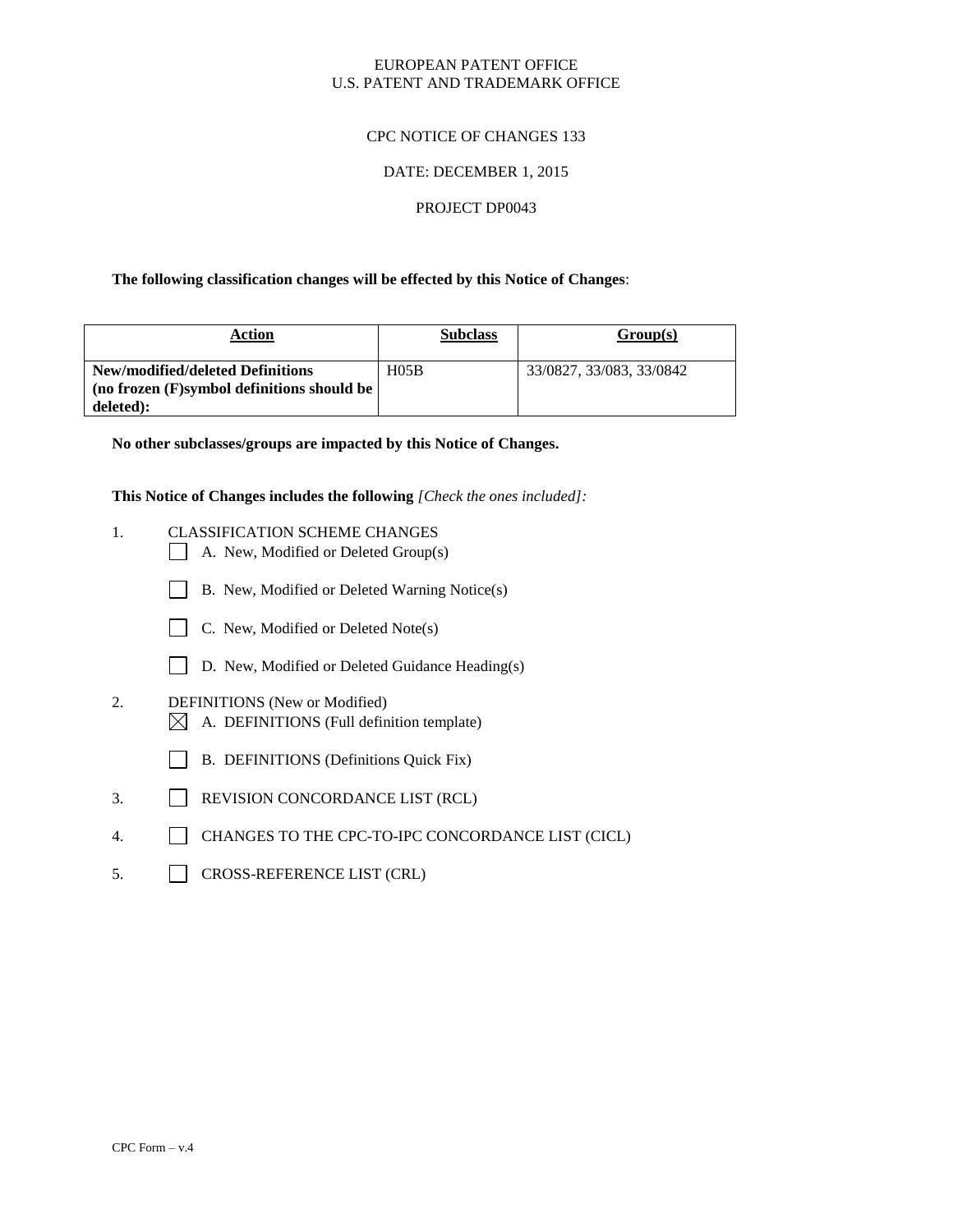DATE: DECEMBER 1, 2015

PROJECT DP0043

# **2. A. DEFINITIONS (i.e. new or modified)**

**(New Definition)**

# **H05B33/0827**

**{organized essentially in parallel configuration}**

## **Definition statement**

*This subgroup covers:*

Documents describing LED loads formed by parallel strings of LEDs, wherein each of said strings may be individually controlled by provided circuitry.



RGBs, current mirroring, active current balancers, minimum voltage selectors, in general when the parallel branches are gated for some purpose.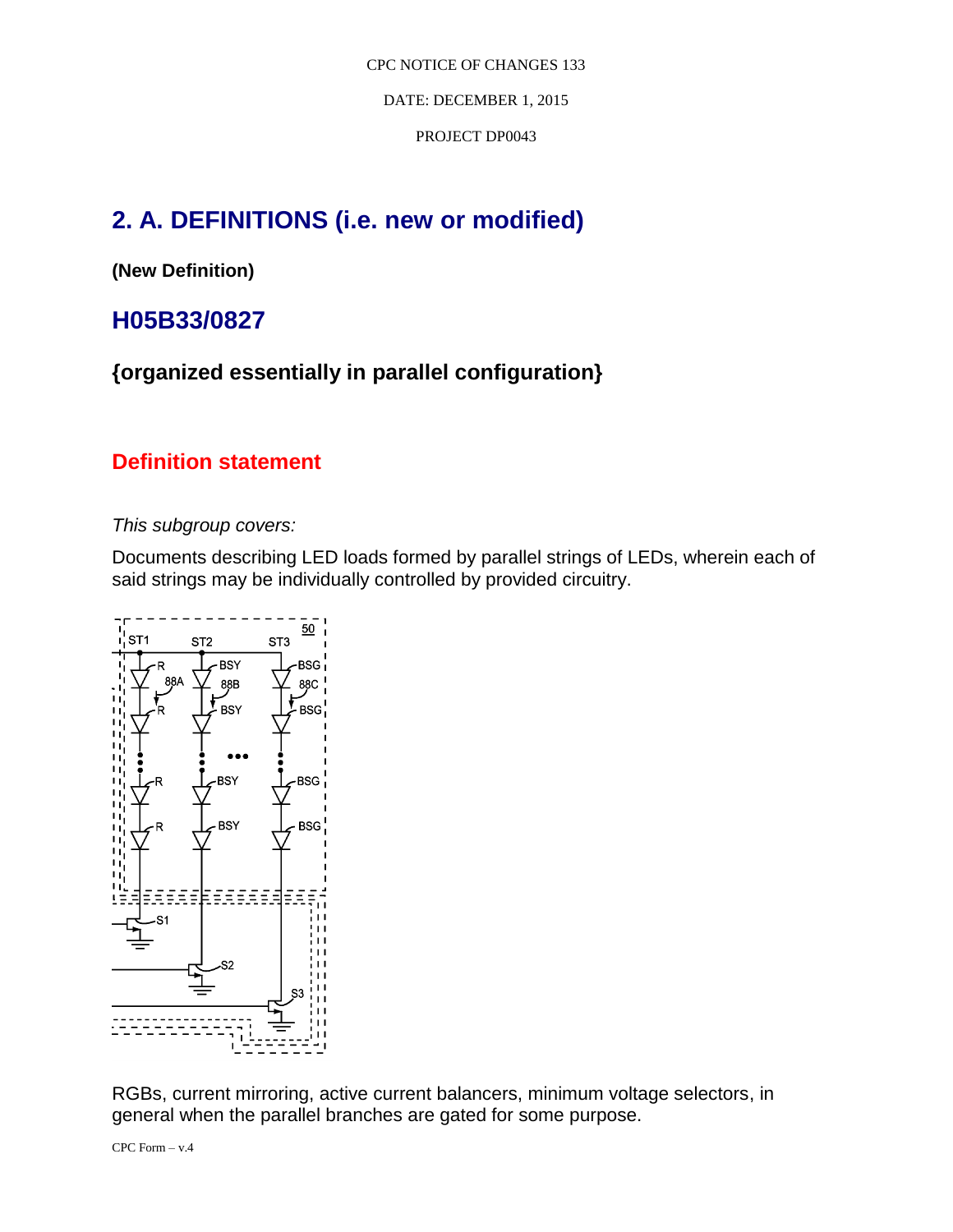### DATE: DECEMBER 1, 2015

### PROJECT DP0043

## **Special rules of classification within this subgroup**

This symbol should be given as CCI when the invention relates to the load configuration.

This symbol should be given as CCA a load matching the definition can be observed in the document, but it is not the subject-matter of the invention or no details of it are provided.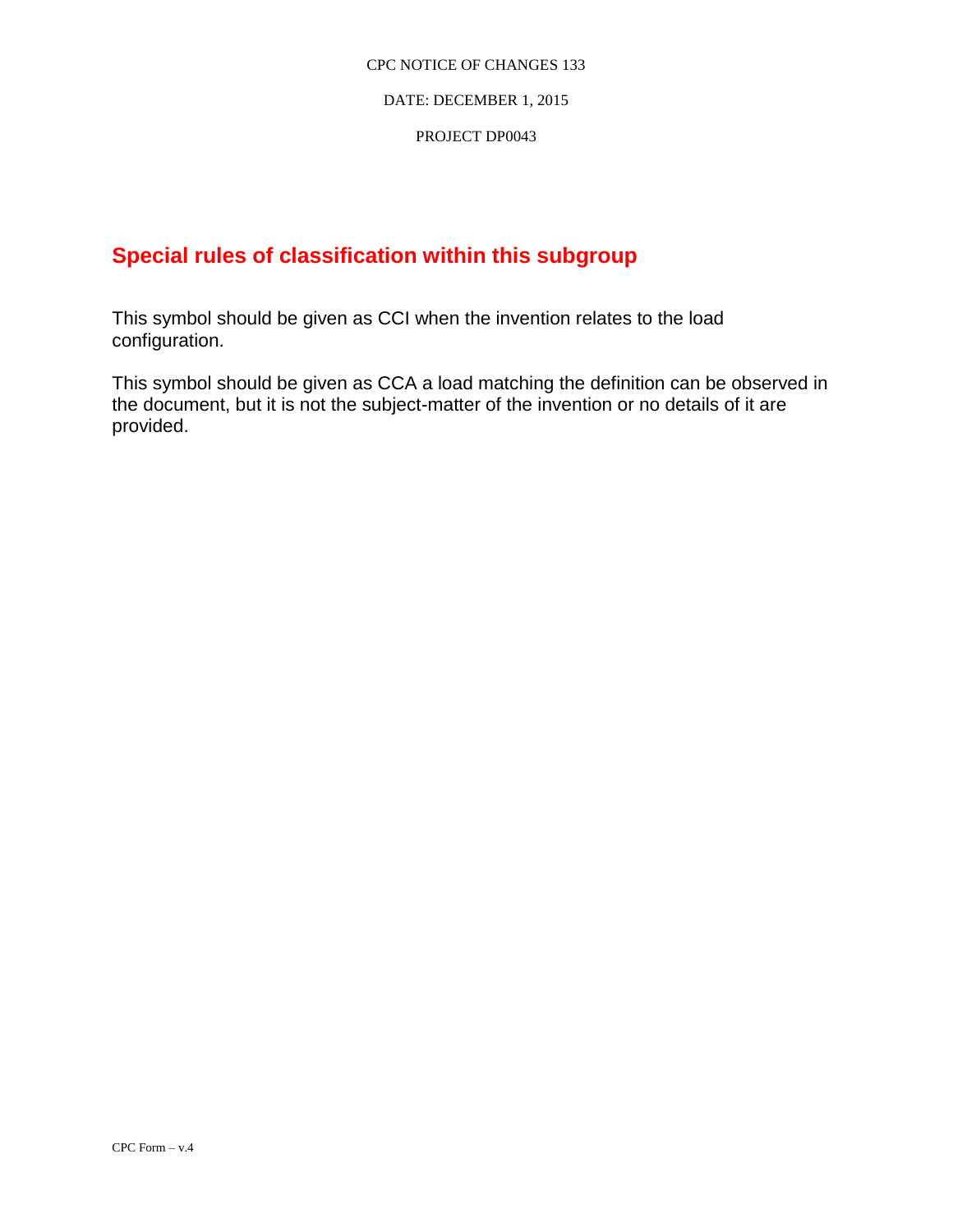### DATE: DECEMBER 1, 2015

### PROJECT DP0043

**(New Definition)**

# **H05B33/083**

## **{organized essentially in string configuration with shunting switches}**

## **Definition statement**

*This subgroup covers:*

Documents describing LED loads formed by strings of LEDs, wherein each of said LEDs may be individually controlled by provided parallel device (switch, transistor, MOSFET, zener diode, resistor...)



Typical problems appearing in the documents with this symbol are: accommodation of potential in a chain of series-connected LEDs, adaptation of the number of LEDs to various supplied voltages.

## **Special rules of classification within this subgroup**

This symbol should be given as CCI when the invention relates to the load configuration.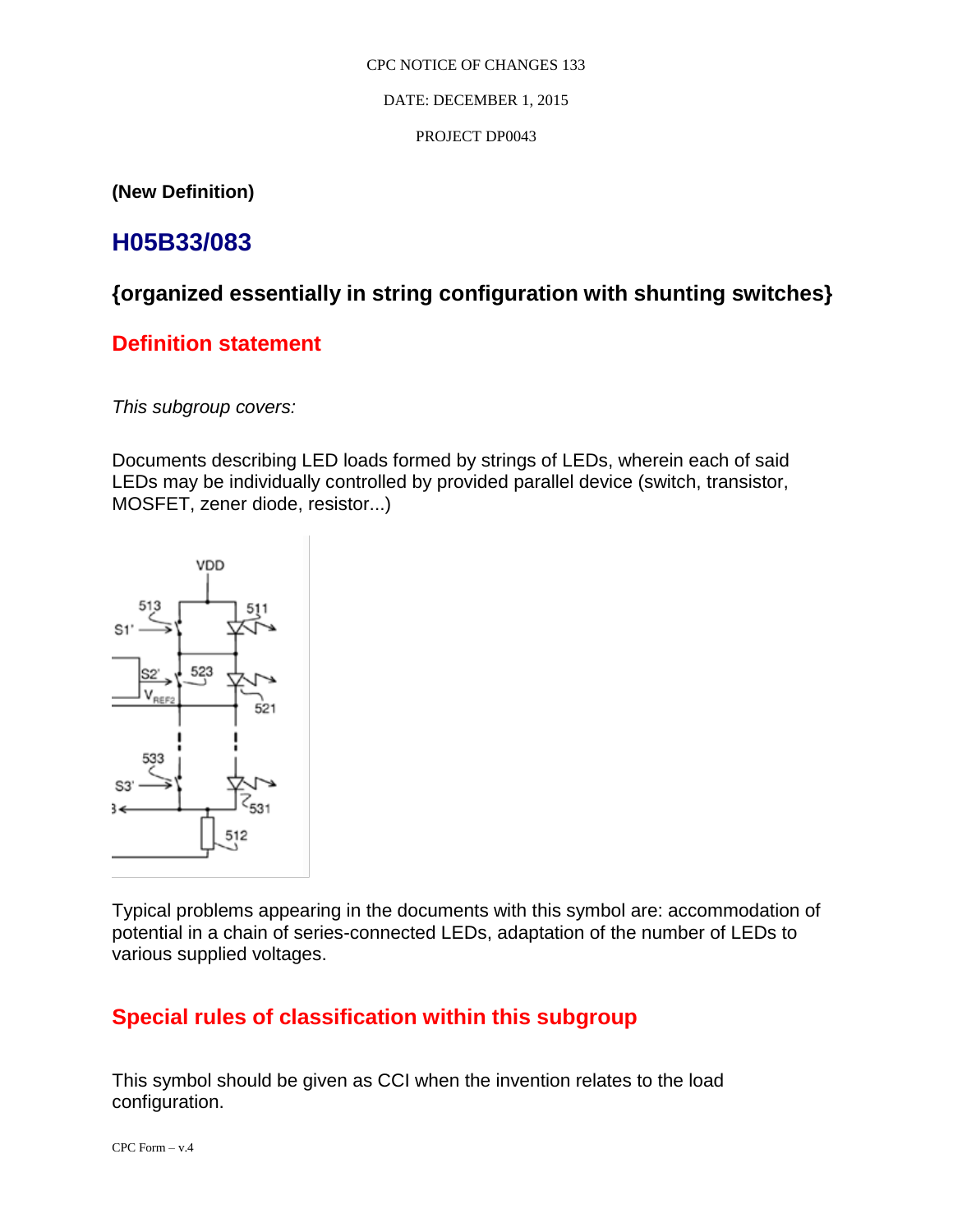### DATE: DECEMBER 1, 2015

### PROJECT DP0043

This symbol should be given as CCA a load matching the definition can be observed in the document, but it is not the subject-matter of the invention or no details of it are provided.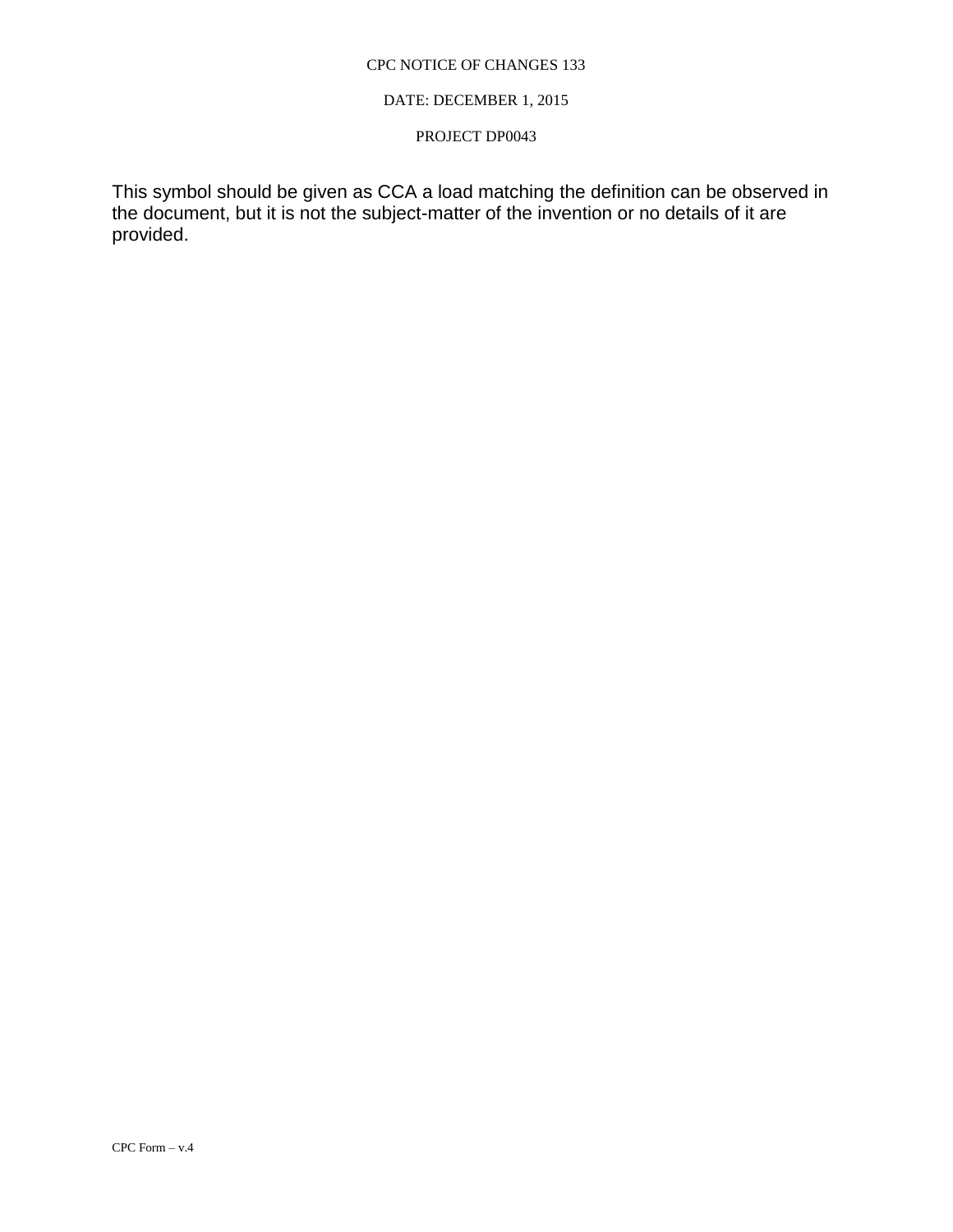DATE: DECEMBER 1, 2015

### PROJECT DP0043

**(New Definition)** 

# **H05B33/0842**

## **{with control (H05B33/0884 takes precedence)}**

## **Definition statement**

*This subclass covers:* 

Catch-all for LED control aspects not covered by lower subclasses.

Examples of subject matter covered in this subclass: time switching, focus/target/beam control, LED flashes, LEDs as sensors, power saving aspects, shift registers control (simple sequences), emergency lights (when no other aspect is more relevant).

## **References relevant to classification in this subgroup**

*This group does not cover:* 

| Protection aspects of LED circuits | H05B33/0884 |
|------------------------------------|-------------|

## **Informative references**

*Attention is drawn to the following places, which may be of interest for search:* 

| Controlling (of light sources in general) | H05B37/02   |
|-------------------------------------------|-------------|
| Controlling by the ambient light          | H05B37/0218 |
| Controlling by other parameter (presence) | H05B37/0227 |
| Controlling by timing means               | H05B37/0281 |
| Data bus linked networks                  | H05B37/0254 |
| Power line carrier linked networks        | H05B37/0263 |
| Wireless networks                         | H05B37/0272 |

## **Special rules of classification within this subgroup**